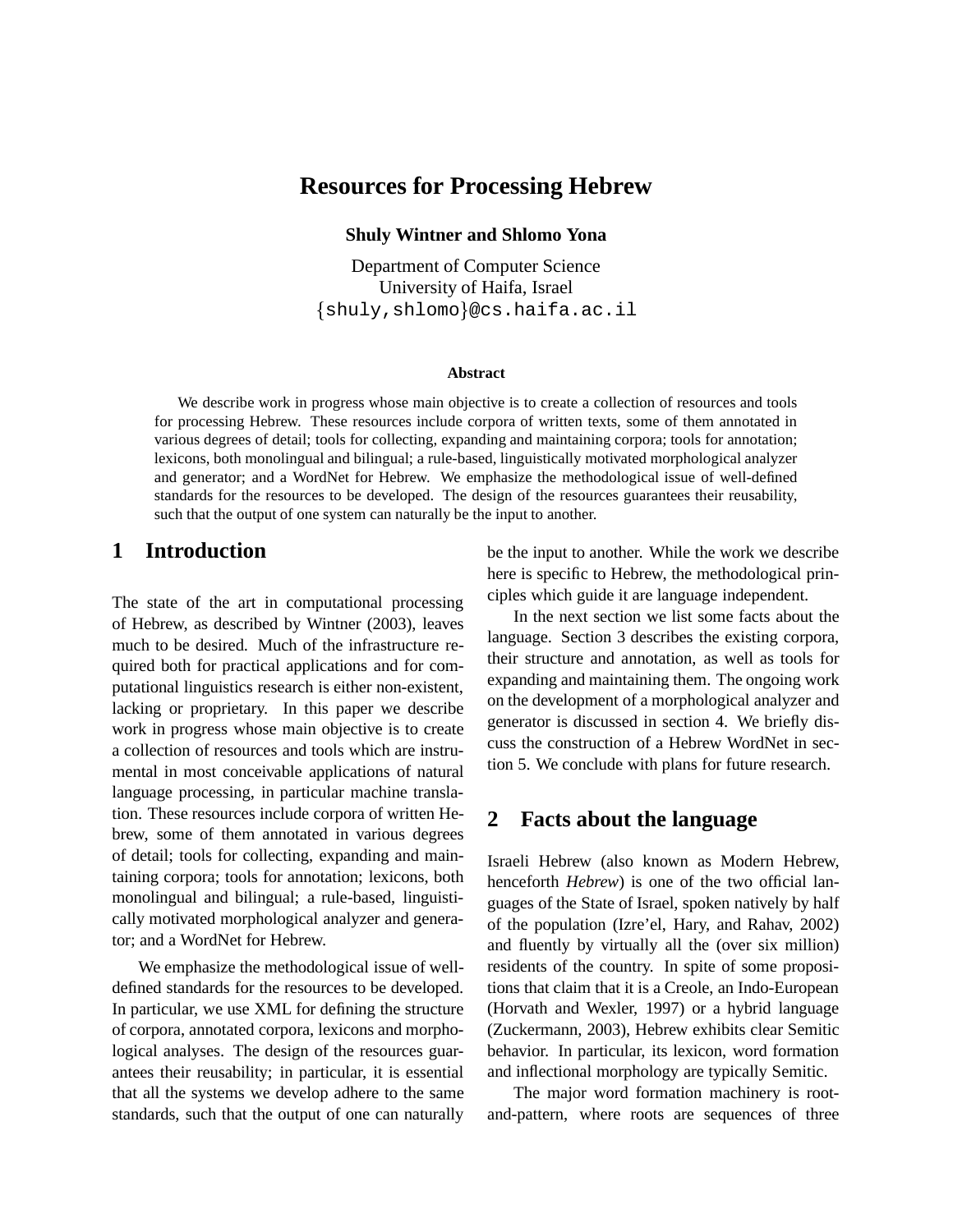(typically) or more consonants and patterns are sequences of vowels and, sometimes, also consonants, with "slots" into which the root's consonants are being inserted. Inflectional morphology is highly productive and consists mostly of suffixes, but sometimes of prefixes or circumfixes. In general, inflectional morphology can be assumed to be concatenative, but derivational morphology is certainly non-concatenative (of course, even concatenative processes involve morph-phonological and orthographic alternations).

The Hebrew script, not unlike the Arabic one, attaches several short particles to the word which immediately follows them. These include, *inter alia*, the definite article  $h$  ("the"), prepositions such as  $b$ "in", k "as", l "to" and m "from", subordinating conjunctions such as  $$$  "that" and  $k$$  "when", relativizers such as \$ "that" and the coordinating conjunction <sup>w</sup> "and". The script is rather ambiguous as many of the prefix particles can also be parts of the stem. To facilitate readability we use a transliteration of Hebrew using ASCII characters in this paper; the tools we describe use the Hebrew script.

An added complexity stems from the fact that there exist two main standards for the Hebrew script: one in which vocalization diacritics, known as niqqud "dots", decorate the words, and another in which the dots are missing, and other characters represent some, but not all of the vowels. Most of the texts in Hebrew are of the latter kind; unfortunately, different authors use different conventions for the undotted script. Thus, the same word can be written in more than one way, sometimes even within the same document. This fact adds significantly to the degree of ambiguity.

# **3 Corpora of Hebrew texts**

The importance of large-scale corpora for automated language processing needs no introduction. To the best of our knowledge, no Hebrew corpora are publicly available (the only corpus we are aware of was developed as part of the Responsa project (Choueka, 1980), it does not contain modern texts and is not freely available). We have collected a set of more than 2500 articles from the Hebrew daily newspapers HaAretz, Ma'ariv and Yediot; in addition, we are constantly acquiring more data, mainly short newswire articles from the radio station Arutz 7. Our corpora currently contain more than seven million word tokens, and the number is constantly growing. See http://cl.haifa.ac.il/corpora/.

The texts in the corpus are acquired from the Internet, and thus are "noisy" in several respects: they contain a combination of Hebrew, English, graphics and HTML tags; they do not adhere to any standard of spelling; they include a very high rate of proper names; etc. As a first stage of processing, we developed an algorithm for cleaning up the texts. The main guideline was to prefer accuracy over coverage: when the algorithm cannot decide what constitutes a sequence of Hebrew words, we prefer to skip the sequence. This results in texts which we believe are Hebrew paragraphs.

Using simple heuristics for detecting end of sentences, we segment the texts into sentences. (See the Lingua::HE::Sentence Perl module at http://search.cpan.org/dist/Lingua-HE-Sentence/.) Next, we tokenize each sentence. The guideline for tokenization is oversimplistic: we define as a token any sequence of alphabetic characters, including the '"' which are used to denote abbreviations, delimited by any other character. Clearly, this algorithm misses many of the tokens: for example, a token such as tl 'bib "Tel Aviv" will be tokenized as *two* independent tokens. The main reason for this decision is that it is easiest to implement. Any more elaborate definition of what a token is will inevitably run into problems which would necessitate, in the worst case, full morphological analysis before tokenization. As we wish to separate the two tasks, this seems to be a reasonable compromise. Multi-word tokens and collocations will be handled by later processing.

After tokenization, the texts are annotated morphologically using an automatic morphological analyzer (Segal, 1999); two versions of the analyzer exist: one in which each word is assigned all its analyses, independent of its context, and another in which morphological ambiguity is resolved by heuristics and short-context considerations. While the morphological analyzer is freely available, its current state is insufficient for serious applications: its dictionary is too limited and its accuracy, even without disambiguation, is rather poor (it is currently being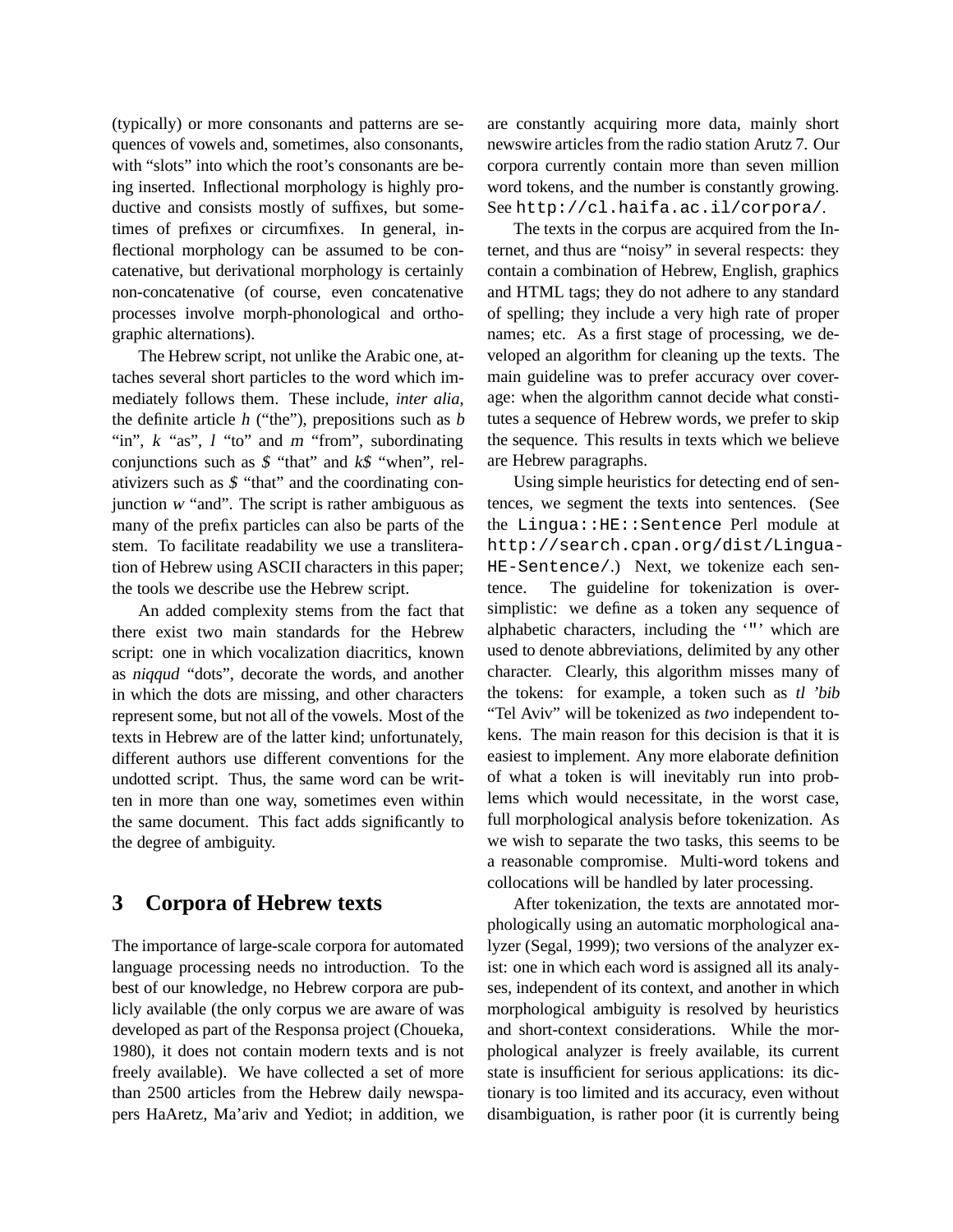upgraded, but the revised version is unavailable yet). We create two versions of the corpus, one with all the analyses and the other with disambiguation.

Finally, texts are represented in XML, using a dedicated schema that we have designed. A proposal for XML representation of Hebrew corpora is given by Sasaki (2002); however, this proposal assumes access to several features that an automatic processor is not likely to produce (including full disambiguated syntactic structure, for example). Instead, our XML schema lists information about the corpus, the specific article in a corpus, a paragraph in an article, a sentence in the article and a word token in the sentence. Then, each token is associated with its analyses according to the analyzer described above. We return to this XML schema in the next section.

**Results**: the tools we have developed in this part of the project include a program for "cleaning up" texts (mostly removing HTML tags, non-textual material, foreign language text etc.); a program for sentence boundary detection; and a tokenizer. The resources we currently have include more than 2500 newspaper texts, comprising 1307244 tokens and 107641 word types. The Arutz 7 corpus contains 55310 articles, 6,353,382 tokens and 188,798 types. The corpora are given in four formats: raw text; XML tokenized texts; XML morphologically annotated texts; and XML annotated and disambiguated texts. The XML schemas that we defined for the lexicon and the annotated corpora are available at http://cl.haifa.ac.il/corpora/. An example of an annotated, disambiguated sentence (bn 'li&zr dwxh htxrwt b\$wq htq\$wrt; "Ben Eliezer postpones the deregulation of the telecommunication market") is given in the Appendix.

# **4 Morphological analysis and generation**

Existing morphological analyzers for Hebrew are either limited (Ornan, 1985; Ornan, 1987; Segal, 1999) or proprietary (Bentur, Angel, and Segev, 1992; Choueka, 1993; Choueka and Ne'eman, 1995). Our objective in this project is to create a morphological analyzer for Hebrew which will be (1) broad-coverage, (2) in the public domain and (3) based on finite-state linguistically motivated rules.

The advantages of using finite-state technology (FST) for this task are straight-forward. First, it is beneficial to state the morphological, morphophonological and orthographic rules of the language in a way that is human-, as well as machinereadable. FST provides such capability by extending the language of regular expressions with a set of dedicated *replace rules*, which very naturally correspond to the way linguists think about morphological and phonological processes (Kaplan and Kay, 1994; Karttunen, 1997). An algorithmic formulation of morphological rules for Hebrew noun and verb inflections is provided by Ornan (2003). Second, FST compiles rules into finite-state networks which are extremely efficient to process. Finally, the technology is completely declarative: once an analyzer is given, it can immediately serve also as a generator. This property is extremely valuable for applications such as machine translation.

For this project we use the XFST finite-state toolbox (Beesley and Karttunen, 2003). We divide the design of the analyzer into two phases: the lexicon and the set of rules. The lexicon lists base forms (lexemes), with some additional information as discussed below. The rules implement inflectional morphology, morphological alternations, orthographic issues etc.

The structure of the lexicon is defined by an XML schema and the lexicon is represented in XML, so that its structure can be validated and easily extended and processed. At present, our lexicon contains relatively few entries, mainly to demonstrate each of the word categories that the morphological analyzer must be aware of. For each lexeme, the lexicon lists several features which are relevant for morphological analysis. Other lexical properties of words, e.g., definitions, glosses etc., can be easily added by extending the XML definition.

The most important property listed in the lexicon, from which all other features are derived, is the part of speech. Currently, the list of parts of speech includes adjective, adverb, auxiliaryVerb, conjunction, determiner, interrogative, noun, number, particle, preposition, pronoun, properName, punctuation and verb. More subtle classification is possible through a subcategory feature, which lists, e.g., valence for verbs, or nominalization for nouns.

Other features depend on the part of speech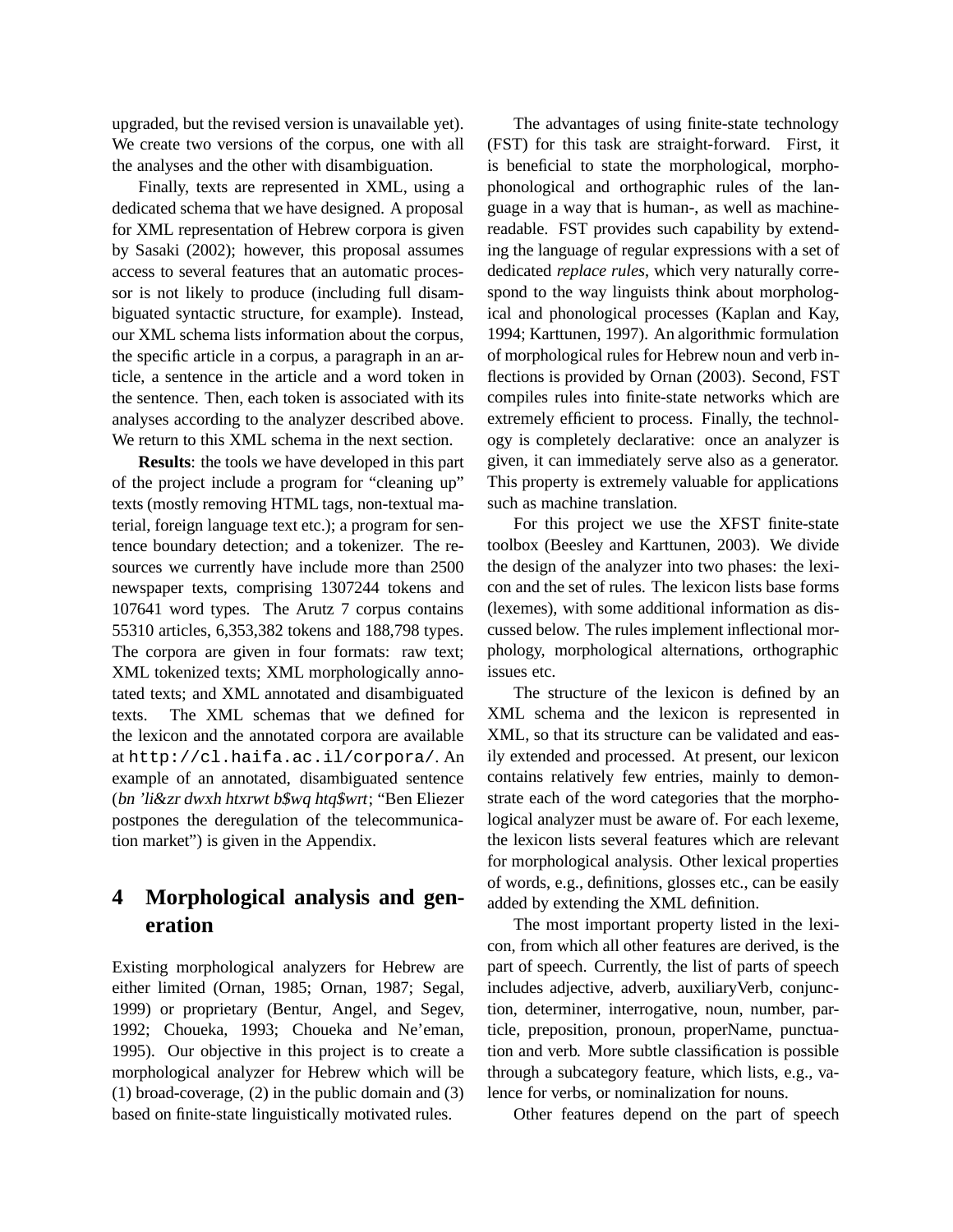and include number, gender, person, root and pattern. More interestingly, certain features bear values which are instrumental for the morphological analyzer. These include, for example, the plural morpheme that a noun bears: by default this is im for the masculine, wt for the feminine, but as there are many idiosyncratic exceptions this information must be listed in the lexicon. The lexical entries of verbs specify not only their base forms but also secondary bases (e.g., the future base) which are usually hard to generate using finite-state machinery (Lavie et al., 1988) and involve a certain degree of arbitrariness.

The lexicon is associated with a program which converts the XML lexicon representation to XFST. The use of XML guarantees reusability in that the structure of the lexicon is application independent: other applications can use the same lexicon by supplying similar conversion programs. Out current lexicon contains a few hundred entries, including adjectives, adverbs, cardinal and ordinal numbers, conjunctions, existentials, nouns, particles, prepositions, pronouns, proper names and verbs.

The output of the analyzer is presented in the form of lexical strings, associated with the input surface string. See an example in figure 1. We convert this representation to XML format again. To this end, we use the XML schema which induces structure on morphologically annotated data. The schema is similar, but not identical, to the one used for the lexicon. Differences include an account of prefix particle sequences; morphological information such as status (absolute/construct) for nominals or tense for verbs; account of dependent pronominal suffixes, both in the noun (possessives) and in the verb (direct object markers); etc.

In order to evaluate the performance of the analyzer we are manually tagging a medium-sized corpus of newspaper articles (2000 sentences, approximately 30,000 word tokens). The annotation must be in a format that is consistent with the output of the analyzer: we simply use the same XML schema to define the format of the annotated data. Furthermore, we have implemented a graphical user interface for the annotator. The GUI is based on the XML schema and will ensure that the annotated data are always represented in a valid XML format, according to the specification of the schema. Note that one XML schema is used for three purposes here: representation of an analyzed corpus, the results of the morphological analysis (or the input for generation) and the annotation tool GUI.

**Results**: the morphological analyzer is still under development. All the inflectional morphology rules have been implemented, including closed-class words, the noun system and the verb system; however, the verb's weak paradigms have not been thoroughly tested yet. Of course, the main challenge is the extension of the lexicon, and in particular provisions for dynamic addition of new entries (mostly proper names). We currently have a small lexicon whose main purpose is to test the rule component; it contains most of the closed-class words (pronouns, prepositions, adverbs etc.), 350 nouns and 50 verbs, representative of most of the declension groups. Note that the analyzer is designed to produce all the possible analyses of each input form; disambiguation is deferred to a later stage of processing. The output of the morphological analyzer, formatted in XML, is exemplified in the Appendix.

### **5 Hebrew WordNet**

WordNet (Fellbaum, 1998) is an on-line lexical reference system whose design is inspired by current psycholinguistic theories of human lexical memory. English nouns, verbs, adjectives and adverbs are organized into synonym sets (synsets), each representing one underlying lexical concept. Different relations, such as synonyms, antonyms, hypernyms, hyponyms, holonyms and meronyms, link the synonym sets. The system can be used for searching concepts, as well as the relations which link them.

Following the success of the English WordNet, similar networks have been developed for a variety of languages. In particular, a methodology for parallel construction of multilingual WordNets was developed and implemented as a system, called MultiWordNet (Bentivogli, Pianta, and Girardi, 2002). It contains information on several aspects of multilingual dictionaries, including lexical relationships between words, semantic relations over lexical concepts, several mappings of lexical concepts in different languages etc. MultiWordNet now contains lexical databases for English, Italian and Spanish, all aligned and synchronized.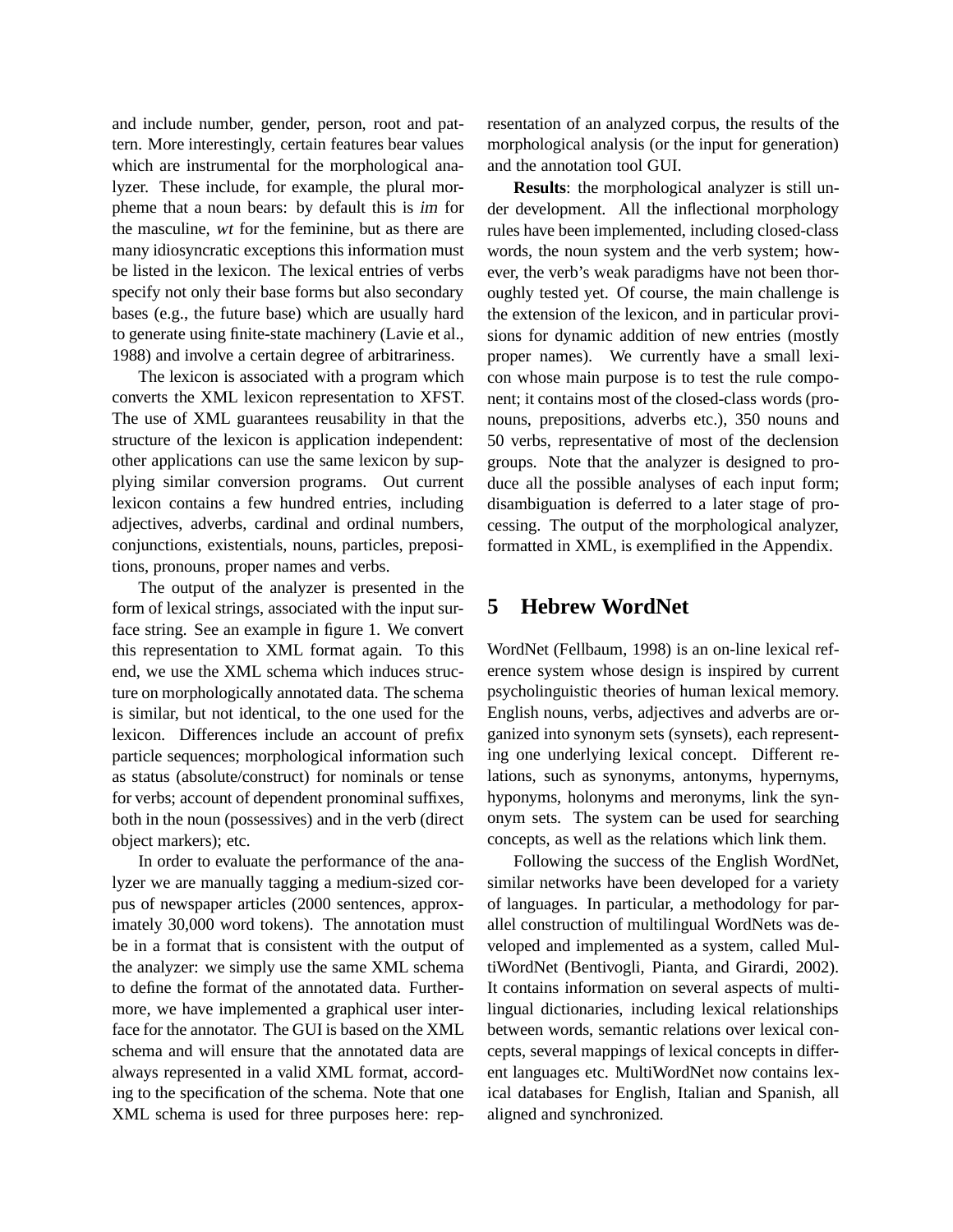```
BN[noun][Gender=Masculine][Number=Singular]
BN[noun][Gender=Masculine][Number=Singular][construct]
BN[proper noun]
```

```
ALI&ZR[proper noun]
```

```
DWXH[adjective][Gender=Feminine][Number=Singular]
DWXH[adjective][Gender=Masculine][Number=Singular]
DWXH[adjective][Gender=Masculine][Number=Singular][construct]
DWX[noun][Gender=Masculine][Number=Singular][construct]
   [dependent possessive pronoun][3P/F/Sg]
DXH[participle][Person=All][Gender=Feminine][Number=Singular]
DXH[participle][Person=All][Gender=Masculine][Number=Singular]
DXH[participle][Person=All][Gender=Masculine][Number=Singular][construct]
H[definite article]TXRH[noun][Gender=Feminine][Number=Plural]
H[definite article]TXRWT[noun][Gender=Feminine][Number=Singular]
HTXRWT[noun][Gender=Feminine][Number=Singular]
HTXRWT[noun][Gender=Feminine][Number=Singular][construct]
B[preposition][definite article]ewq[noun][Gender=Masculine][Number=Singular]
B[preposition]$WQ[noun][Gender=Masculine][Number=Singular]
B[preposition]$WQ[noun][Gender=Masculine][Number=Singular][construct]
B$WQ[proper noun]
H[definite article]TQ$WRT[noun][Gender=Feminine][Number=Singular]
L[preposition]PXT[verb][Tense=to-infinitive]
L[preposition]PXWT[adjective][Gender=Masculine][Number=Singular]
L[preposition]PXWT[adjective][Gender=Masculine][Number=Singular][construct]
L[preposition]PXWT[adverb]
L[preposition]PXWT[quantifier]
LPXWT[adverb]
&D[noun][Gender=Masculine][Number=Singular]
&D[noun][Gender=Masculine][Number=Singular][construct]
&D[preposition]
MARS[proper noun]
M[preposition]ARS[noun][Gender=Masculine][Number=Singular]
M[preposition]ARS[noun][Gender=Masculine][Number=Singular][construct]
2001[numeral]
```
.[punctuation]



MultiWordNet has a variety of applications, including:

 Information retrieval: lexical relations can significantly improve the performance of query answering systems, for example; multilingual relationships facilitate multilingual information extraction and retrieval.

 Semantic annotation: since words in the network are tagged by the semantic concepts to which to relate, a multilingual WordNet can be used for semantic annotation and classification of texts.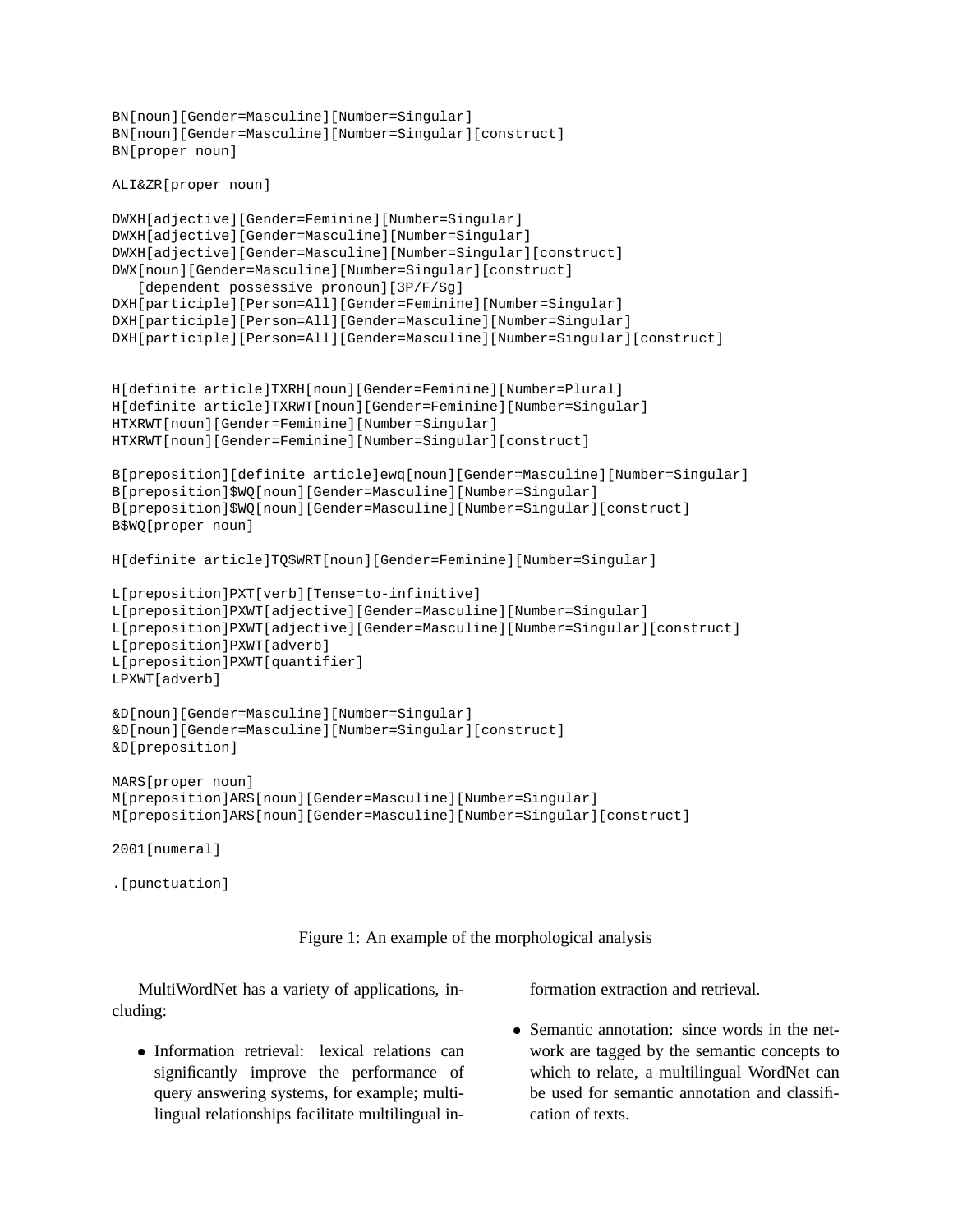- Disambiguation: semantic relationships can assist in determining the semantic distance between words and concepts, thereby assisting in lexical disambiguation.
- Terminology: the system can be used for developing structured terminologies for specific applications.
- Machine translation: as the different Word-Nets are aligned, word-sense accurate translation is a feasible possibility.

Our goal in this project is to use the MultiWord-Net methodology for constructing a Hebrew Word-Net, integrated with the one described above (and, therefore, aligned with English, Italian and Spanish). We will investigate the appropriateness of the methodology for adding a language of a completely different family into the unified framework; use bilingual dictionaries in order to semi-automatically acquire new synsets into the system; validate the consistency of the system by cross-checking it with the added Hebrew entries; and explore avenues for new applications of a multilingual lexical database for multilingual applications, such as cross-language information retrieval and machine translation.

**Results**: currently, very few word senses have been added to the system, mainly to demonstrate the support of a language which is written in a completely different character set, right-to-left. The main bottleneck is the acquisition of an on-line bilingual dictionary, which is essential for the methodology described above. We are currently in the last phases of adapting an existing dictionary (Dahan, 1997) for our needs. Once this is done, we will start adding word senses semi-automatically.

# **6 Conclusion**

We described a set of linguistic tools and resources for computational processing of Hebrew. Much of the work discussed above is still ongoing, and it is early to provide a detailed evaluation of its results. However, we hope to have been able to show a consistent methodology in developing the resources which guarantees compatibility and reusability. The raw, tokenized and morphologically annotated corpora are already available. We expect the morphological analyzer to be fully functional by the end of 2003; the Hebrew WordNet is expected to be complete by the end of 2004.

Even when the projects described above are completed, much is still left to be done. In particular, we are determined to improve the morphological analyzer in two main ways: extension of the lexicon and disambiguation. The former will be done by defining a (supervised) machine learning algorithm for extracting the base, as well as significant morphological information, from unseen word forms. The latter will be implemented mostly in finite-state technology and will apply short-context rules, heuristics and statistical measures. We intend to implement a cascade of finite-state transducers (Abney, 1996) on top of the existing analyzer, realizing rules for detection of numeral expressions, dates, addresses, geographical names etc. Then, we will define rules for phrase boundary detection, culminating in a system which can perform shallow parsing efficiently and accurately.

Upon completion of these projects, Hebrew will have a set of resources and tools which will set up an infrastructure for both research and commercial applications. The developed resources will be available for research (and, hopefully, also for commercial) purposes in order to improve the quality of future NLP applications for Hebrew.

# **References**

- Abney, Steven. 1996. Partial parsing via finite-state cascades. In *Workshop on Robust Parsing, 8th European Summer School in Logic, Language and Information*, pages 8–15, Prague, Czech Republic.
- Beesley, Kenneth R. and Lauri Karttunen. 2003. *Finite-State Morphology: Xerox Tools and Techniques*. CSLI, Stanford.
- Bentivogli, Luisa, Emanuele Pianta, and Christian Girardi. 2002. MultiWordNet: developing an aligned multilingual database. In *Proceedings of the First International Conference on Global WordNet*, Mysore, India, January.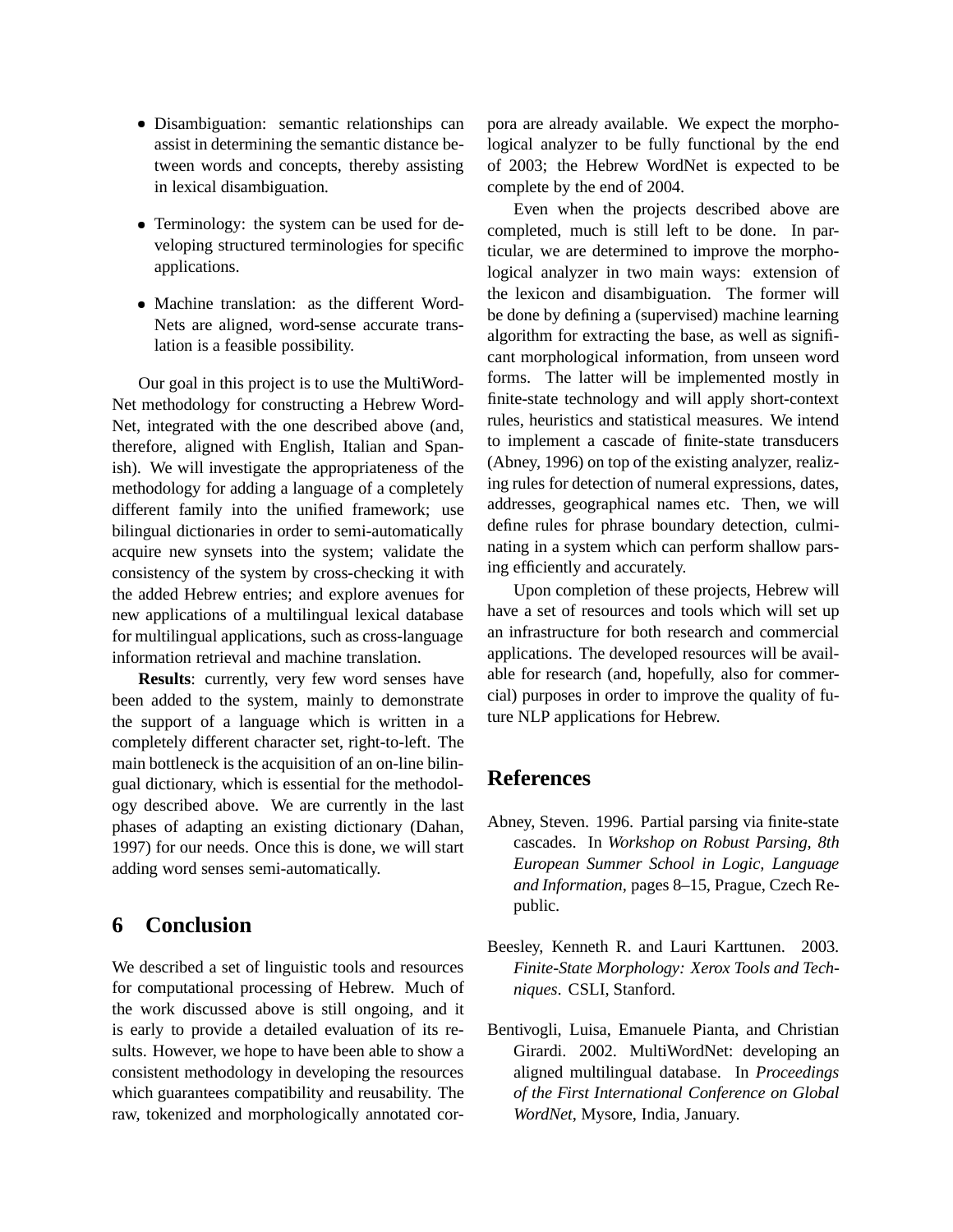- Bentur, Esther, Aviella Angel, and Danit Segev. 1992. Computerized analysis of Hebrew words. *Hebrew Linguistics*, 36:33–38, December. In Hebrew.
- Choueka, Yaacov. 1980. Computerized full-text retrieval systems and research in the humanities: The Responsa project. *Computers and the Humanities*, 14:153–169.
- Choueka, Yaacov. 1993. Response to "Computerized analysis of Hebrew words". *Hebrew Linguistics*, 37:87, December. In Hebrew.
- Choueka, Yaacov and Yoni Ne'eman. 1995. "Nakdan-T", a text vocalizer for modern Hebrew. In *Proceedings of the Fourth Bar-Ilan Symposium on Foundations of Artificial Intelligence*, June.
- Dahan, Hiya. 1997. *Hebrew–English English– Hebrew Dictionary*. Academon, Jerusalem.
- Fellbaum, Christiane, editor. 1998. *WordNet: An Electronic Lexical Database*. Language, Speech and Communication. MIT Press.
- Horvath, Julia and Paul Wexler. 1997. *Relexification in Creole and Non-Creole Languages – With Special Attention to Haitian Creole, Modern Hebrew, Romani, and Rumanian*, volume xiii of *Mediterranean Language and Culture Monograph Series*. Harrassowitz, Wiesbaden.
- Izre'el, Shlomo, Benjamin Hary, and Giora Rahav. 2002. Designing CoSIH: The corpus of Spoken Israeli Hebrew. *International Journal of Corpus Linguistics*, 6(2):171–197.
- Kaplan, Ronald M. and Martin Kay. 1994. Regular models of phonological rule systems. *Computational Linguistics*, 20(3):331–378, September.
- Karttunen, Lauri. 1997. The replace operator. In Emmanuel Roche and Yves Schabes, editors, *Finite-State Language Processing*, Language, Speech and Communication. MIT Press, Cambridge, MA, chapter 4, pages 117–147.
- Lavie, Alon, Alon Itai, Uzzi Ornan, and Mori Rimon. 1988. On the applicability of two-level morphology to the inflection of Hebrew verbs. In *Proceedings of the International Conference of the ALLC*, Jerusalem, Israel.
- Ornan, Uzzi. 1985. Indexes and concordances in a phonemic Hebrew script. In *Proceedings of the Ninth World Congress of Jewish Studies*, pages 101–108, Jerusalem, August. World Union of Jewish Studies. In Hebrew.
- Ornan, Uzzi. 1987. Computer processing of Hebrew texts based on an unambiguous script. *Mishpatim*, 17(2):15–24, September. In Hebrew.
- Ornan, Uzzi. 2003. *The Final Word*. University of Haifa Press, Haifa, Israel. In Hebrew.
- Sasaki, Tsuguya. 2002. Building of an annotated corpus and a lexical database of Modern Hebrew in XML. In *34th Annual Conference of the Association for Jewish Studies*, Los Angeles, CA.
- Segal, Erel. 1999. Hebrew morphological analyzer for Hebrew undotted texts. Master's thesis, Technion, Israel Institute of Technology, Haifa, October. In Hebrew.
- Wintner, Shuly. 2003. Hebrew computational linguistics: Past and future. *Artificial Intelligence Review*, 19.
- Zuckermann, Ghil'ad. 2003. *Language Contact and Lexical Enrichment in Israeli Hebrew*. Palgrave Macmillan, London – Ney York.

# **Appendix: Morphologically analyzed text in XML**

```
<?xml version="1.0" encoding="UTF-8"?>
<corpus name="Example instance of hebrew_corpus.xsd" version="0.01"
  maintainer="Shlomo Yona" email="shlomo@cs.haifa.ac.il">
  <article id="1014" takenFrom="n151341.txt.fribidi.trimmed.tr.converted">
```